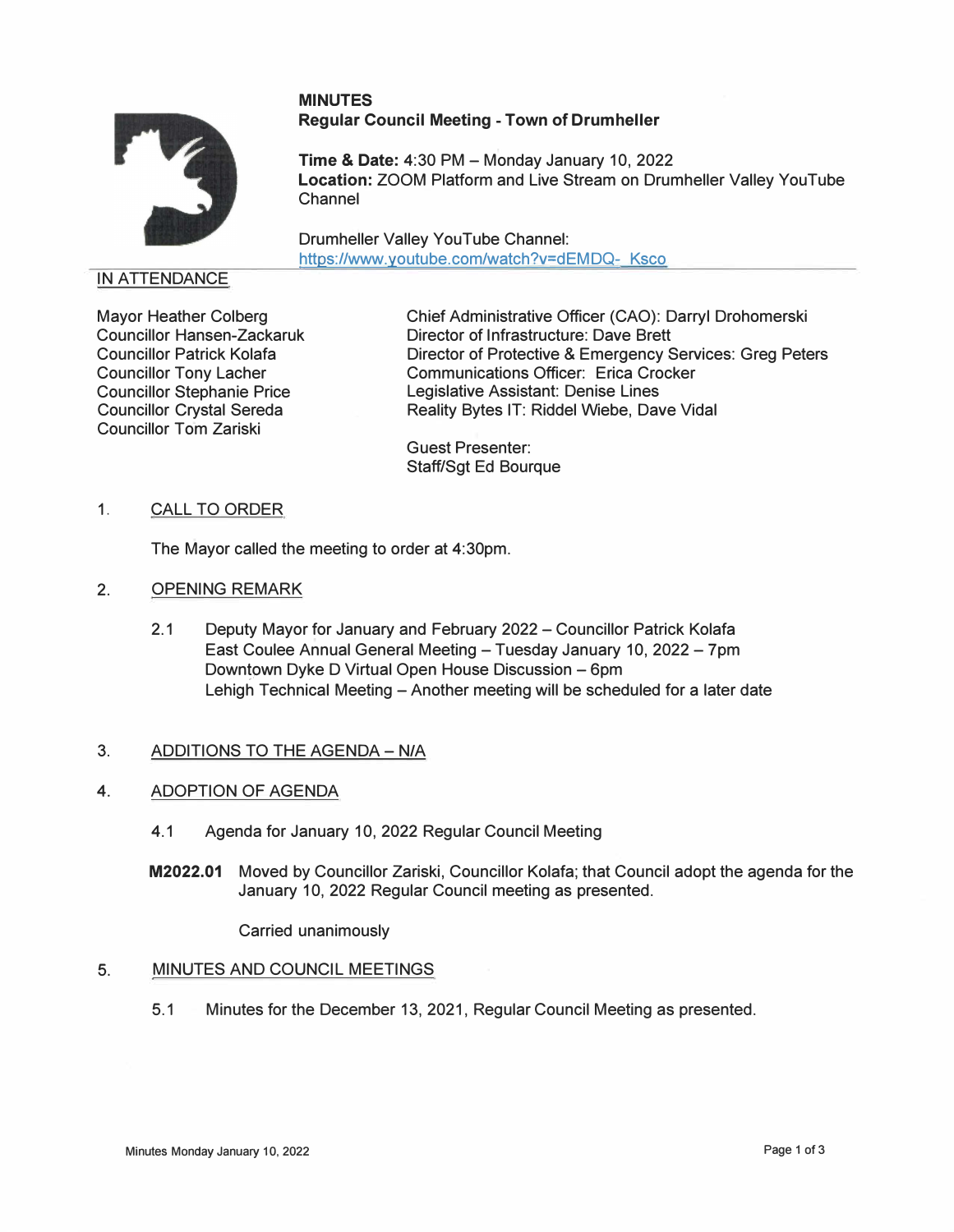M2022.02 Moved by Councillor Hansen-Zacharuk, Councillor Lacher; that Council approves the minutes for the December 13, 2021 as presented.

Carried unanimously

#### 6. **ADMINISTRATION REPORTS**

- $6.1$ **DIRECTOR OF INFRASTRUCTURE** Time Stamp: https://youtu.be/dEMDQ- Ksco?t=970
- 6.1.1 2022 January Drumheller Bridge Briefing

(Amended) Council suggestion: That a resolution be brought forward for Alberta Municipalities to lobby other levels government to get assistance for the maintenance of culverts and bridges in our community and others.

Bridge 11 Replacement Timeline – The work is scheduled for 2022 but there are supply issues. A public information session will be scheduled in the future.

6.1.2 Drumheller Lead Management Program Update Time Stamp: https://youtu.be/dEMDQ- Ksco?t=3553

Information:

Phase 1 of the Alberta Environment Lead Management Program is almost complete. Click here for more information from the Alberta Government. Alberta Environment will be in contact with the Town about next steps

- $6.2$ DIRECTOR OF EMERGENCY AND PROTECTIVE SERVICES
- $6.2.1$ Request for Decision - Drumheller Police Advisory Committee Policy C-01-22 **Staff/Sat Ed Bouraue** Time Stamp: https://youtu.be/dEMDQ- Ksco?t=3695

Amendments - Formatting corrections

Moved by Councillor Sereda, Councillor Zariski; that Council approve the Drumheller M2022.03 Police Advisory Committee Policy C-01-22 Terms of Reference as presented with the amended changes.

Carried unanimously

#### $7<sub>1</sub>$ **CLOSED MEETING**

 $7.1$ Land transaction and Third-Party Contract Update - FOIP 16 - Disclosure harmful to business interests of a third party. Labour - Emergency Services - FOIP 24 - Advice from Officials